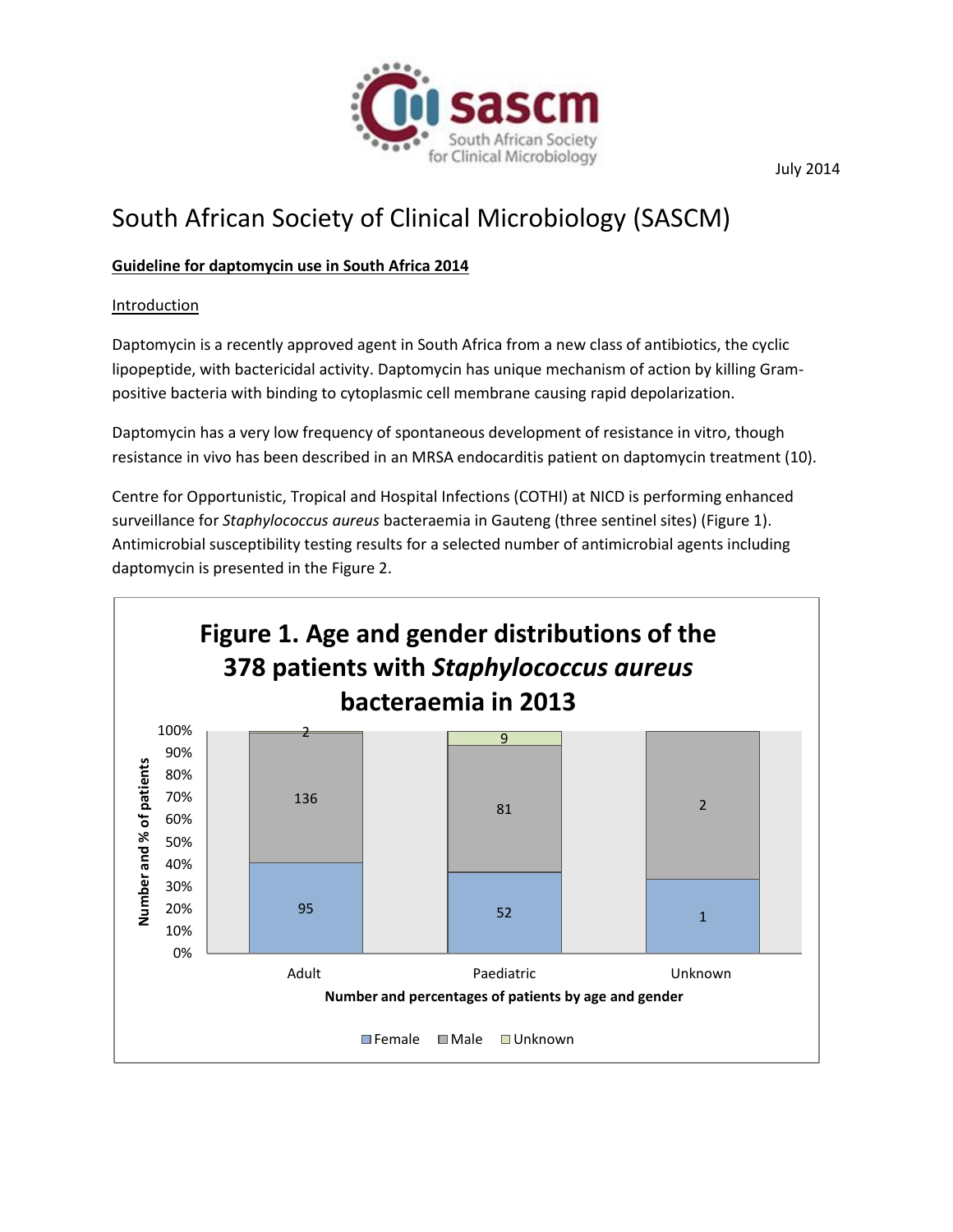



Over a 5 year period, susceptibility testing for daptomycin has shown similar results. From daptomycin surveillance program, 12 443 organisms were collected between January 2007 and December 2008 from 27 US medical centres (11). The isolates were from hospitalized patients with bacteraemia, skin and soft tissue infection, and pneumonia (Table1). Daptomycin non-susceptibility rates are very low and periodic surveillance seems appropriate for clinically significant Gram-positive organisms.

#### Table 1

Frequency of occurrence of daptomycin MIC values for the organisms tested

| Organism (no. total)      | No. of isolates $(\%)$ inhibited at MIC ( $\mu$ g/mL) of |          |             |            |            |                |             |        |
|---------------------------|----------------------------------------------------------|----------|-------------|------------|------------|----------------|-------------|--------|
|                           | $\leq 0.06$                                              | 0.12     | 0.25        | 0.5        |            | $\overline{2}$ | 4           | 8      |
| S. aureus                 |                                                          |          |             |            |            |                |             |        |
| Oxacillin-susceptible     |                                                          |          |             |            |            |                |             |        |
| $2007 - 2008(3563)$       | 5(0.1)                                                   | 207(5.8) | 2769 (77.7) | 572(16.1)  | 10(0.3)    |                |             |        |
| $2002 - 2003$ (1879)      | 2(0.1)                                                   | 123(6.5) | 1440 (76.6) | 305(16.3)  | 6(0.3)     | $1 \le 0.1$    |             |        |
| Oxacillin-resistant       |                                                          |          |             |            |            |                |             |        |
| $2007 - 2008$ (4514)      | $2 \le 0.1$                                              | 106(2.4) | 3171 (70.3) | 1189(26.3) | 38(0.8)    | 7(0.2)         | $1 \le 0.1$ |        |
| $2002 - 2003$ (1598)      | 1(0.1)                                                   | 32(2.0)  | 1043(65.3)  | 512 (32.0) | 10(0.6)    |                |             |        |
| E. faecalis               |                                                          |          |             |            |            |                |             |        |
| 2007-2008 (1401)          | 5(0.4)                                                   | 9(0.6)   | 48 (3.4)    | 484 (34.6) | 726 (51.8) | 125(8.9)       | 4(0.3)      |        |
| 2002-2003 (981)           | 2(0.2)                                                   | 10(1.0)  | 87 (8.9)    | 478 (48.7) | 367(37.1)  | 38(3.9)        | 2(0.2)      |        |
| E. faecium                |                                                          |          |             |            |            |                |             |        |
| Vancomycin-susceptible    |                                                          |          |             |            |            |                |             |        |
| $2007 - 2008(203)$        | 0(0.0)                                                   | 2(1.0)   | 4(2.0)      | 7(3.5)     | 57(28.1)   | 117(57.6)      | 14(6.9)     | 2(1.0) |
| $2002 - 2003(93)$         | 0(0.0)                                                   | 2(2.2)   | 1(1.1)      | 1(1.1)     | 12(12.9)   | 52 (55.9)      | 24(25.8)    | 1(1.1) |
| Vancomycin-nonsusceptible |                                                          |          |             |            |            |                |             |        |
| $2007 - 2008(640)$        | 2(0.3)                                                   | 2(0.3)   | 10(1.6)     | 14(2.2)    | 204(31.9)  | 376 (58.8)     | 30(4.7)     | 2(0.3) |
| $2002 - 2003(949)$        | 1(0.1)                                                   | 3(0.3)   | 5(0.5)      | 29(3.1)    | 153 (16.2) | 535 (56.4)     | 219(23.1)   | 4(0.4) |

 $\bar{ }$  = No isolates with this MIC value.

July 2014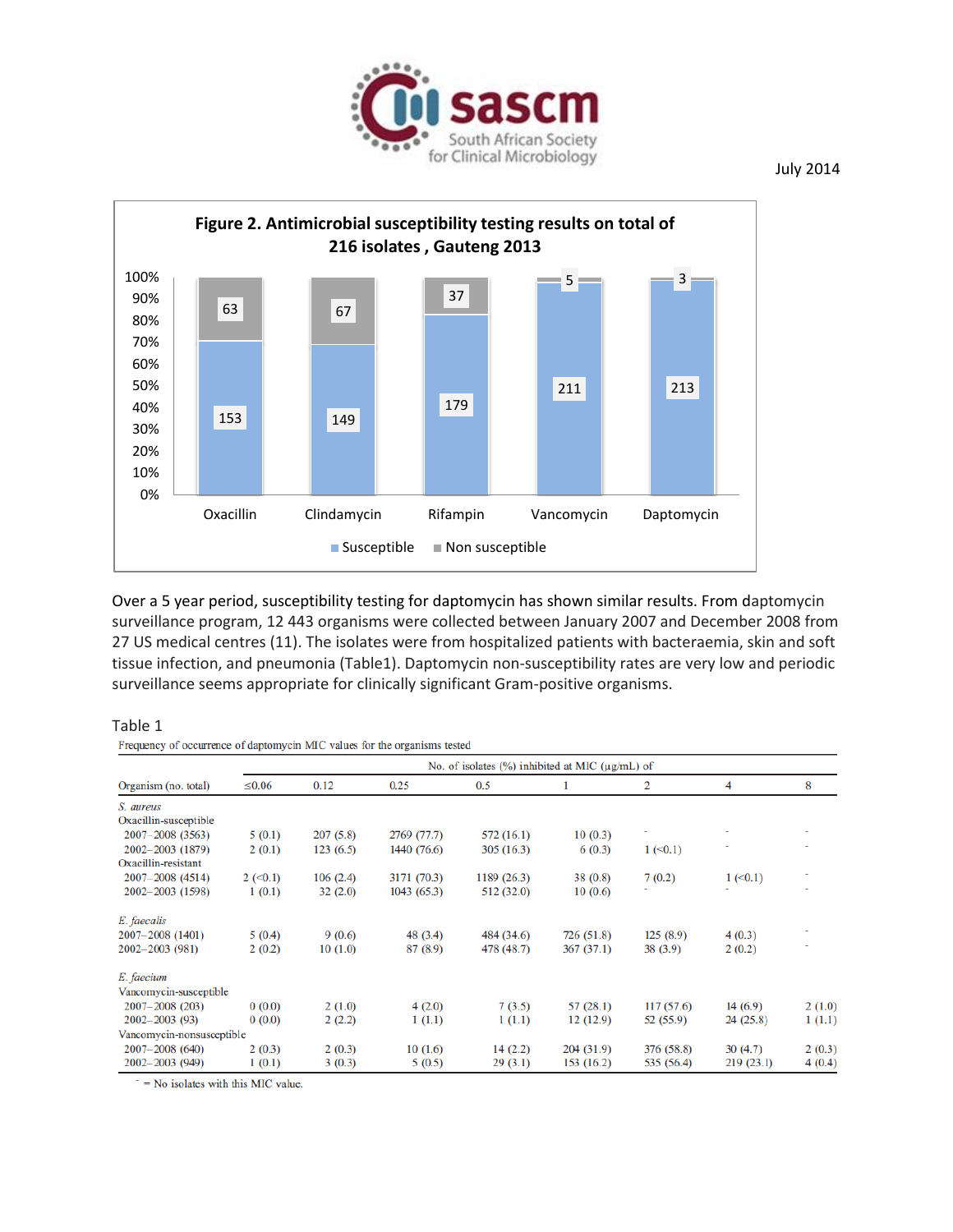

Based on this and other data SASCM provides recommendations for appropriate use of daptomycin. These recommendations were formulated by members of the National Antimicrobial Committee (NAC), a sub-committee of SASCM, following consultation and review of the relevant literature.

#### Recommendations

## A. Empiric therapy

Daptomycin can be used as empirical antimicrobial therapy where broad-spectrum Gram positive cover is necessary. The following principles and guidelines apply to its use as an empiric agent:

- 1. It is an alternative/substitute to glycopeptides (vancomycin or teicoplanin) and linezolid, where these agents may be considered as part of an empiric regimen.
- 2. The lower respiratory tract (LRT) must be excluded as a potential source of sepsis. If there is any concern or possibility that the LRT is the source then daptomycin should not be prescribed.
- 3. Antimicrobial stewardship principles should be adhered to in the use of this agent. There should be a valid reason and necessity for use of a broad-spectrum Gram-positive agent. Daptomycin should not be used in place of narrower-spectrum agents where these are appropriate e.g. if *Staphylococcus aureus* cover is necessary but the risk of MRSA is low, daptomycin should not be prescribed in place of cloxacillin. Similarly deescalation to a narrower-spectrum agent is mandatory following susceptibility results.

## B. Directed therapy

1. Although daptomycin has very specific clinical and microbiological indications, there is a wide experience and supporting literature for the use outside of these indications. From a clinical perspective, other than lower respiratory tract infections, it can be considered equivalent to counterparts' viz. glycopeptides and linezolid. Daptomycin broad-spectrum activity is suitable as directed therapy against a number of Gram-positive pathogens including MRSA but also streptococci and enterococci based on rational recommendations from the antimicrobial stewardship team. However, it is not considered a substitute for ßlactams agents as they remain the preferred treatment option when susceptibility to these agents is retained. In certain clinical instances e.g. hypersensitivity reaction to ß-lactam agents' daptomycin may be a suitable alternative, although it is recommended that these be discussed with a clinical microbiologist.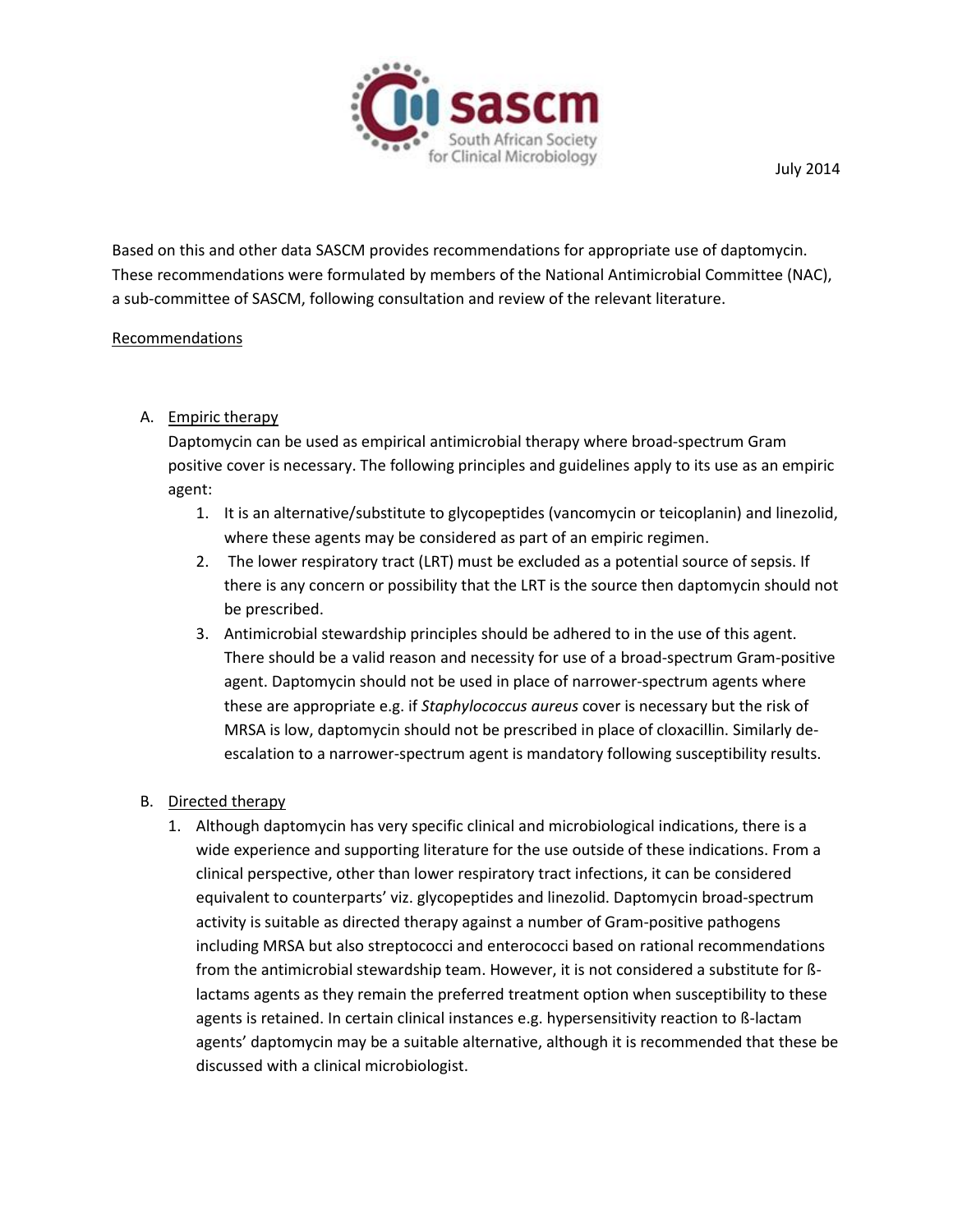

- 2. For enterococci, especially vancomycin-resistant enterococci (VRE) daptomycin has a distinct role as directed therapy. It is an acceptable alternative to linezolid for directed therapy of VRE-associated infections. Dosing-modification (see below) is necessary when used as directed therapy for enterococcal infections.
- 3. Daptomycin can also be used as part of a combination-directed therapy regime for specific difficult-to-treat infections e.g. infective endocarditis. These indications and uses should be discussed with a clinical microbiologist.

## C. Dosing of daptomycin

- The registered doses for daptomycin are 4 mg/kg daily for complicated SSTI and 6 mg/kg daily for bacteraemia and endocarditis.
- $\bullet$  In patients with renal failure (GFR of < 30 mls/min) the dosing interval is adjusted from 24 to 48 hours.
- Daptomycin is a concentration-dependent agent
- The Pk / PD parameter for significant bactericidal activity is an AUC $_{\text{free}}$ /MIC ratio of 189
- A Monte Carlo prediction model determined the probability of this being achieved in patients with normal renal function as:
	- o 80.4% for a dose of 4 mg/kg daily
	- $\circ$  91.1% for a dose of 6 mg/kg daily and
	- o 95.6% for a dose of 8 mg/kg daily
- $\bullet$  In the Clinical Practice Guideline by IDSA higher doses of daptomycin of 8 10 mg/kg daily are recommended by some experts for treatment of bacteraemia as well as endocarditis, with a B-III recommendation.
- 1. Rationale for higher doses of daptomycin
	- High inoculum infections treated with subtherapeutic doses of daptomycin are associated with clinical failure and the development of reduced susceptibility to daptomycin. This allows for the accumulation of hetero-daptomycin resistant *S. aureus*  (hDRSA) phenotypes.
	- In clinical trials increased daptomycin MICs developed in 6% of patients with bacteraemia with or without endocarditis, all of whom had received vancomycin previously.
	- Critically ill patients with augmented creatinine clearance have also been shown to have augmented daptomycin clearance, resulting in low drug exposures and increased mortality in spite of using doses of 6-8 mg/kg/daily.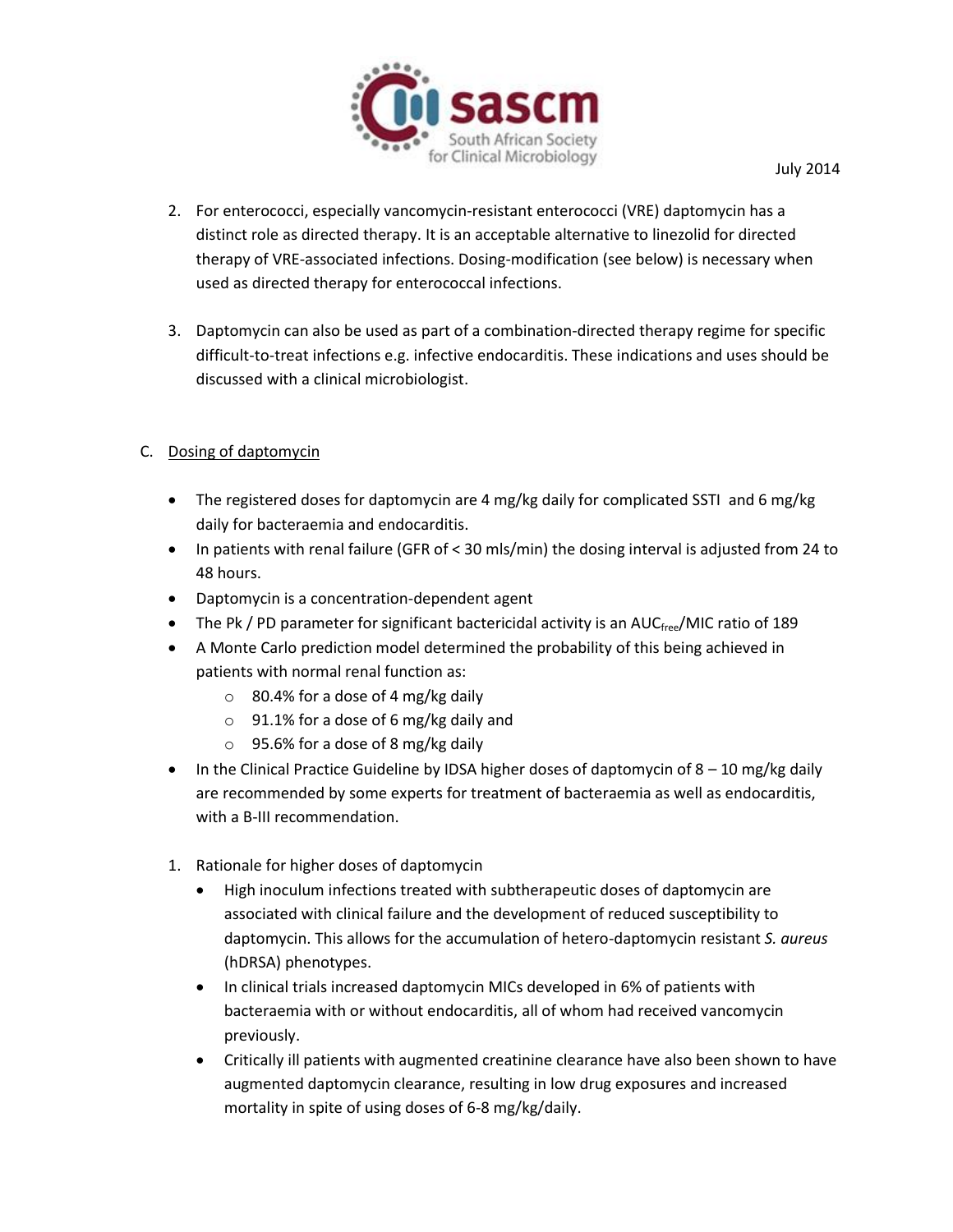

- Other predictors of non-susceptibility included significant comorbidity, delay in source control and bacteraemic persistence despite prior vancomycin therapy.
- Dosing strategies that have been evaluated to optimize the clinical outcome of patients whilst minimizing the selection for daptomycin resistant mutants include doses as high as 10-12 mg/kg/day, with prompt drainage or debridement of high-inoculum infections.
- These doses have significantly increased the clinical and microbiological success rates for *S. aureus* blood stream infection without increasing toxicity.
- 2. Recommendations for higher doses of daptomycin
	- Higher doses of daptomycin should only be used in consultation with an infectious diseases expert and/or clinical microbiologist.
	- Higher doses of daptomycin should be considered in the clinical scenarios described above.
	- Critically ill patients with augmented creatinine clearance and suspected MRSA bacteraemia.
	- Patients with high inoculum infections such as infective endocarditis, and significant comorbidities.
	- Patients with *S. aureus* bloodstream infections who are at high risk of clinical failure, i.e. persistent bacteraemia and previous failure of glycopeptide therapy.
	- Daptomycin can be used as directed therapy against enterococcal infections, especially in the treatment of vancomycin resistant Enterococci (VRE). The MICs to both *E faecalis*  and *E faecium* are often very close to the breakpoint, namely 4µg/ml, and higher doses of daptomycin therefore need to be used in order to treat infections with these highly resistant organisms.

## References

- 1. Cha R, Grucz RG, Rybak MJ. Daptomycin dose-effect relationship against resistant Gram-positive infections. *Antimicrob Agents Chemother* 2003; 47: 1598-603
- 2. Liu C, Bayer A, Cosgrove S, et al. Clinical practice guidelines by the Infectious Diseases Society of America for the treatment of Methicillin-resistant *Staphylococcus aureus* infections in adults and children. *Clin Infect Dis* 2011; 52: 1-38
- 3. Van Hal SJ, Paterson DL, Gosbell IB. Emergence of daptomycin resistance following vancomycinunresponsive *Staphylococcus aureus* bacteremia in a daptomycin naïve patient. A review of the literature. *Eur J Clin Microbiol Infect Dis* 2011; 30:603-610
- 4. Fowler VG, Boucher HW, Corey GR, et al. Daptomycin versus standard therapy for bacteremia and endocarditis caused by *Staphylococcus aureus*. *N Engl J Med* 2006; 355:653-665